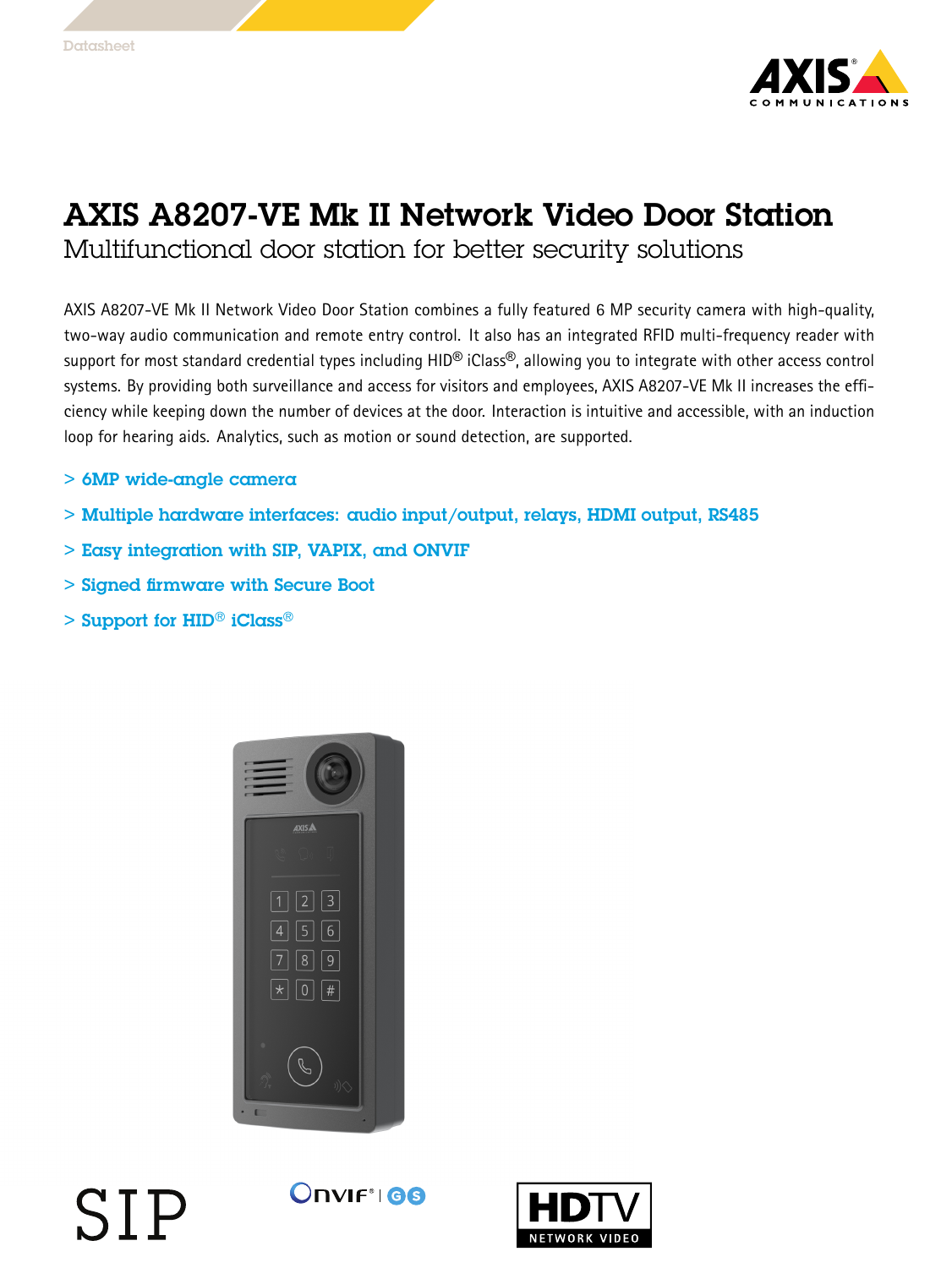## AXIS A8207-VE Mk II Network Video Door Station

| Camera                           |                                                                                                                                                                                                       |                                                                                                                                                                                                                                                                                                                                                                                                                                                                                        | digest authentication, user access log, centralized certificate                                                                                                                                                                                                                                                                                                              |
|----------------------------------|-------------------------------------------------------------------------------------------------------------------------------------------------------------------------------------------------------|----------------------------------------------------------------------------------------------------------------------------------------------------------------------------------------------------------------------------------------------------------------------------------------------------------------------------------------------------------------------------------------------------------------------------------------------------------------------------------------|------------------------------------------------------------------------------------------------------------------------------------------------------------------------------------------------------------------------------------------------------------------------------------------------------------------------------------------------------------------------------|
| Image sensor                     | 1/2.9" progressive scan RGB CMOS                                                                                                                                                                      |                                                                                                                                                                                                                                                                                                                                                                                                                                                                                        | management, secure boot                                                                                                                                                                                                                                                                                                                                                      |
| Lens<br>Minimum                  | 1.56 mm. F2.8<br>Horizontal field of view: 180°<br>Vertical field of view: 120°<br>Fixed focus, IR corrected, fixed iris<br>LED lit: 0.0 lux                                                          | Supported<br>protocols                                                                                                                                                                                                                                                                                                                                                                                                                                                                 | IPv4/v6, ICMPv4/ICMPv6, HTTP, HTTPS <sup>a</sup> , TLS <sup>a</sup> , QoS Layer 3<br>DiffServ, FTP, SFTP, CIFS/SMB, SMTP, mDNS (Bonjour), UPnP®,<br>SNMP v1/v2c/v3 (MIB-II), DNS/DNSv6, DDNS, NTP, RTSP, RTP,<br>SRTP, TCP, UDP, IGMPv1/v2/v3, RTCP, ICMP, DHCP, ARP, SOCKS,<br>SSH, SIP, SIPS, LLDP, CDP, MQTT v3.1.1, Syslog, Link-Local address<br>(ZeroConf), STUN, TURN |
| illumination                     | LED unlit (with WDR): 0.7 lux<br>LED unlit (without WDR): 0.55 lux                                                                                                                                    | System integration                                                                                                                                                                                                                                                                                                                                                                                                                                                                     |                                                                                                                                                                                                                                                                                                                                                                              |
| Shutter speed                    | 1/143000 s to 2 s with 50 Hz<br>1/143000 s to 2 s with 60 Hz                                                                                                                                          | Application<br>Programming<br>Interface                                                                                                                                                                                                                                                                                                                                                                                                                                                | Open API for software integration, including VAPIX <sup>®</sup> and<br>AXIS Camera Application Platform; specifications at axis.com<br>AXIS Guardian with One-Click Connection                                                                                                                                                                                               |
| System on chip (SoC)             |                                                                                                                                                                                                       |                                                                                                                                                                                                                                                                                                                                                                                                                                                                                        | ONVIF <sup>®</sup> Profile S and ONVIF <sup>®</sup> Profile G, specification at onvif.org                                                                                                                                                                                                                                                                                    |
| Model                            | ARTPEC-6                                                                                                                                                                                              | VolP                                                                                                                                                                                                                                                                                                                                                                                                                                                                                   | Support for Session Initiation Protocol (SIP) for integration with                                                                                                                                                                                                                                                                                                           |
| Memory                           | 2048 MB RAM, 512 MB Flash                                                                                                                                                                             |                                                                                                                                                                                                                                                                                                                                                                                                                                                                                        | Voice over IP (VoIP) systems, peer to peer or integrated with<br>SIP/PBX                                                                                                                                                                                                                                                                                                     |
| Video<br>Video<br>compression    | H.264 (MPEG-4 Part 10/AVC) Main and High Profiles<br>Motion JPEG                                                                                                                                      | Tested with various SIP software such as Cisco, Bria and<br>Grandstream<br>Tested with various PBX softwares such as Cisco, Avaya and<br>Asterisk<br>Supported SIP features: secondary SIP server, IPv6, SRTP, SIPS,<br>SIP TLS, DTMF (RFC2976 and RFC2833), NAT (ICE, STUN, TURN),<br>Contact list, parallel call forking, sequential call forking, call<br>extension dialing<br>Supported codecs: PCMU, PCMA, opus, L16/16000, L16/8000,<br>speex/8000, speex/16000, G.726-32, G.722 |                                                                                                                                                                                                                                                                                                                                                                              |
| Resolution                       | 3072x2048 to 160x90                                                                                                                                                                                   |                                                                                                                                                                                                                                                                                                                                                                                                                                                                                        |                                                                                                                                                                                                                                                                                                                                                                              |
| Frame rate                       | Up to 30/25 fps (60/50 Hz) in all resolutions                                                                                                                                                         |                                                                                                                                                                                                                                                                                                                                                                                                                                                                                        |                                                                                                                                                                                                                                                                                                                                                                              |
| Video streaming                  | Multiple, individually configurable streams in H.264 and Motion<br>JPEG<br>Axis Zipstream technology in H.264<br>Controllable frame rate and bandwidth<br>VBR/MBR H.264                               |                                                                                                                                                                                                                                                                                                                                                                                                                                                                                        |                                                                                                                                                                                                                                                                                                                                                                              |
| Image settings                   | Saturation, contrast, brightness, sharpness, forensic WDR: Up<br>to 120 dB depending on scene, white balance, exposure mode,<br>exposure zones, compression, text and image overlay, privacy<br>masks | Analytics                                                                                                                                                                                                                                                                                                                                                                                                                                                                              | Included<br>AXIS Video Motion Detection, AXIS Motion Guard,<br>AXIS Fence Guard, AXIS Loitering Guard, active tampering alarm,<br>audio detection<br>Support for AXIS Camera Application Platform enabling<br>installation of third-party applications, see axis.com/acap                                                                                                    |
| Pan/Tilt/Zoom                    | Digital PTZ                                                                                                                                                                                           | <b>Event triggers</b>                                                                                                                                                                                                                                                                                                                                                                                                                                                                  | Analytics, external input, edge storage events, virtual inputs                                                                                                                                                                                                                                                                                                               |
| Audio<br>Audio streaming         | Two-way, full duplex<br>Echo cancellation and noise reduction                                                                                                                                         |                                                                                                                                                                                                                                                                                                                                                                                                                                                                                        | through API<br>Call: DTMF, state, state changes<br>Detectors: audio detection, live stream accessed, shock detection,                                                                                                                                                                                                                                                        |
| Audio encoding                   | 384bit LPCM, AAC-LC 8/16 kHz, G.711 PCM 8 kHz, G.726 ADPCM<br>8 kHz, Opus 8/16 kHz<br>Configurable bit rate                                                                                           |                                                                                                                                                                                                                                                                                                                                                                                                                                                                                        | tampering, PIR, motion alarm<br>Hardware: Casing open, temperature, relays and outputs,<br>network<br>Input Signal: digital input port, manual trigger, virtual inputs                                                                                                                                                                                                       |
| Audio<br>input/output            | Line input, line output, dual built-in microphone (can be disabled)<br>T-coil<br>Built-in speaker<br>78 dB sound pressure at 1 kHz at 1 m distance (84 dB at<br>$0.5 \, \text{m}$ / 20 in)            |                                                                                                                                                                                                                                                                                                                                                                                                                                                                                        | MQTT subscribe<br>Storage: disruption, recording<br>System: system ready<br>Time: recurrence, use schedule<br>PTZ: moving, preset reached                                                                                                                                                                                                                                    |
| Amplifier<br>description         | Built-in 2 W Class D amplifier                                                                                                                                                                        | <b>Event actions</b>                                                                                                                                                                                                                                                                                                                                                                                                                                                                   | Axis door control<br>HDMI                                                                                                                                                                                                                                                                                                                                                    |
| RFID reader                      |                                                                                                                                                                                                       |                                                                                                                                                                                                                                                                                                                                                                                                                                                                                        | Make call: SIP, API<br>Terminate call: SIP, API                                                                                                                                                                                                                                                                                                                              |
| Entry<br>authentication          | Card, tag, PIN, door code                                                                                                                                                                             |                                                                                                                                                                                                                                                                                                                                                                                                                                                                                        | Record video and audio: SD card and network share<br>Upload of images or video clips: FTP, SFTP, HTTP, HTTPS, network                                                                                                                                                                                                                                                        |
| Alarm status<br>indication       | User feedback for access granted, access denied, keypad, armed,<br>disarmed                                                                                                                           |                                                                                                                                                                                                                                                                                                                                                                                                                                                                                        | share, and email<br>Pre- and post-alarm video or image buffering for recording or<br>upload                                                                                                                                                                                                                                                                                  |
| Supported<br>protocols<br>Reader | RS485 (OSDP), Wiegand, VAPIX® reader interface                                                                                                                                                        |                                                                                                                                                                                                                                                                                                                                                                                                                                                                                        | Notification: email, HTTP, HTTPS and TCP<br>External output activation, play audio clip, overlay text, PTZ                                                                                                                                                                                                                                                                   |
| technology                       | Generic 13.56 MHz (MIFARE Classic®, MIFARE Plus® (Level 1),<br>MIFARE DESFire® EV1 and EV2, HID® iCLASS®, HID® iCLASS<br>SE <sup>®</sup> (non keyfobs)).                                              |                                                                                                                                                                                                                                                                                                                                                                                                                                                                                        | controls, status LED, WDR mode<br>MQTT publish                                                                                                                                                                                                                                                                                                                               |
|                                  | Proximity 125 kHz (HID® Prox, EM-42xx, ISOProx II).                                                                                                                                                   | Data streaming                                                                                                                                                                                                                                                                                                                                                                                                                                                                         | Event data                                                                                                                                                                                                                                                                                                                                                                   |
| Accessibility                    |                                                                                                                                                                                                       | General<br>Casing                                                                                                                                                                                                                                                                                                                                                                                                                                                                      | IP66 and NEMA 4X-rated, IK08 impact- and scratch-resistant                                                                                                                                                                                                                                                                                                                   |
| Hearing loop                     | T-coil<br>4 W Class D amplifier                                                                                                                                                                       |                                                                                                                                                                                                                                                                                                                                                                                                                                                                                        | glass<br>Aluminum casing, polycarbonate (PC) hard-coated dome                                                                                                                                                                                                                                                                                                                |
| User feedback                    | Illuminated symbols, indicator stripe, illuminated buttons,<br>audible feedback                                                                                                                       |                                                                                                                                                                                                                                                                                                                                                                                                                                                                                        | Color: metallic dark grey                                                                                                                                                                                                                                                                                                                                                    |
| Tampering                        |                                                                                                                                                                                                       | Sustainability<br><b>PIR</b> sensor                                                                                                                                                                                                                                                                                                                                                                                                                                                    | PVC free<br>Passive infrared (PIR) motion sensor.                                                                                                                                                                                                                                                                                                                            |
| Detection type                   | Tamper switch, accelerometer (shock detection), video tampering                                                                                                                                       | Power                                                                                                                                                                                                                                                                                                                                                                                                                                                                                  | Power in:                                                                                                                                                                                                                                                                                                                                                                    |
| Network                          |                                                                                                                                                                                                       |                                                                                                                                                                                                                                                                                                                                                                                                                                                                                        | Power over Ethernet (PoE) IEEE 802.3af/802.3at Type 1 Class 3, or                                                                                                                                                                                                                                                                                                            |
| Security                         | Password protection, IP address filtering, signed firmware,<br>HTTPS <sup>a</sup> encryption, IEEE 802.1X <sup>a</sup> network access control,                                                        |                                                                                                                                                                                                                                                                                                                                                                                                                                                                                        | Power over Ethernet Plus (PoE+) IEEE 802.3at Type 2 Class 4, or<br>8-28 V DC min. 25 W<br>Power consumption: typical 8 W, max 22 W                                                                                                                                                                                                                                           |